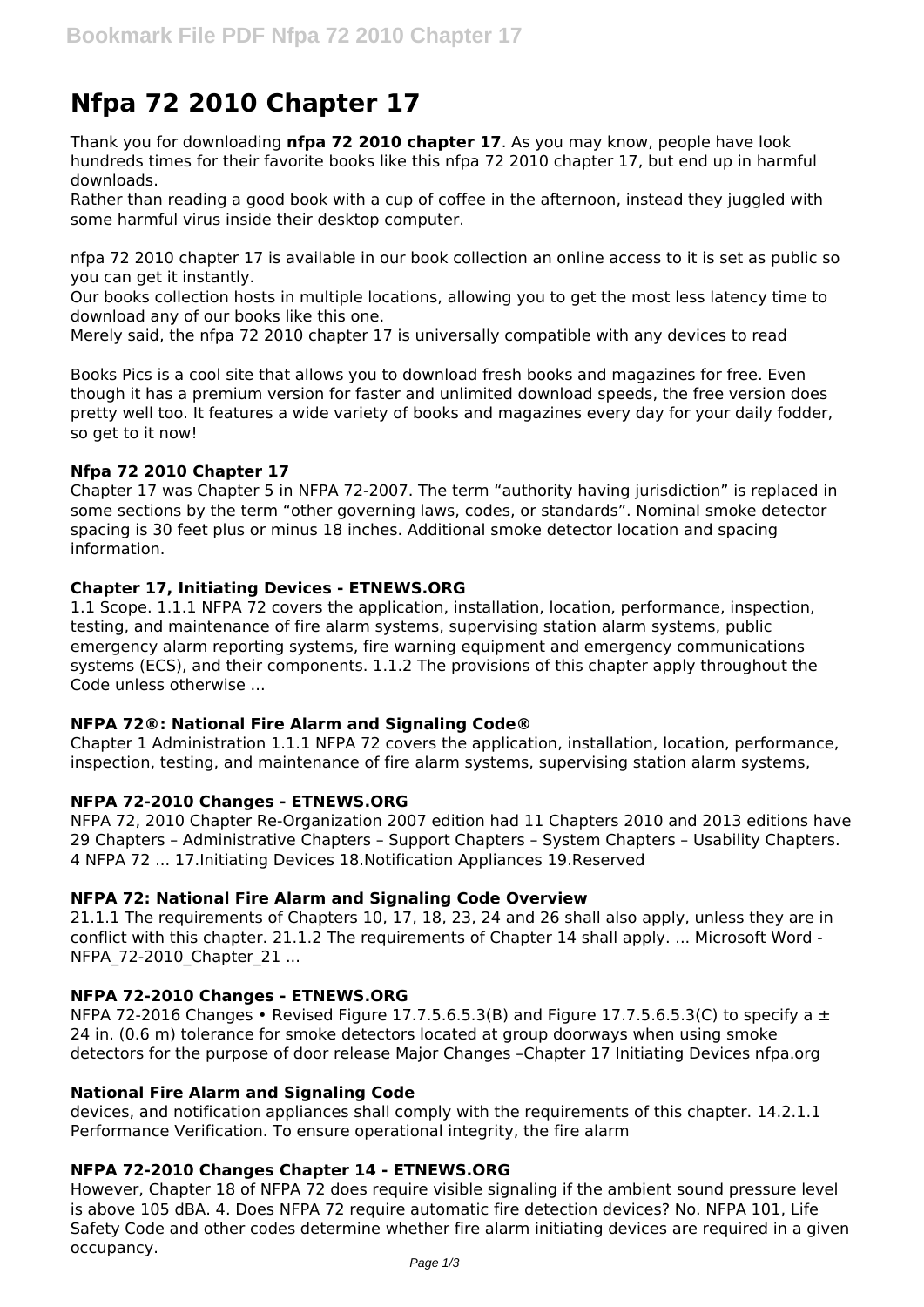# **NFPA 72 FAQs**

chapter are referenced within this Code and shall be consid-ered part of the requirements of this document. 2.2 NFPA Publications. National Fire Protection Association, 1 Batterymarch Park, Quincy, MA 02169-7471. NFPA 10, Standard for Portable Fire Extinguishers, 2010 edi-tion. NFPA 11, Standard for Low-, Medium-, and High-Expansion Foam, 2010 ...

## **National Fire Alarm and Signaling Code - NFPA**

As part of its commitment to enhancing public safety, NFPA makes its codes and standards available online to the public for free. Online access to NFPA's consensus documents conveniently places important safety information on the desktops of traditional users as well as others who have a keen interest. NFPA is committed to serving the public's increasing interest in technical information, and ...

## **Free access NFPA codes and standards**

NFPA 72: National Fire Alarm and Signaling Code, 2010. NFPA Standards are copyright of National Fire Protection Association (NFPA). ... Expand All NFPA 72: National Fire Alarm and Signaling Code, 2010: About NFPA® 72. Chapter 1: Administration. Section 1.1: Scope. Section 1.2 ... Chapter 17: Initiating Devices. Section 17.1: Application ...

# **NFPA 72: National Fire Alarm and Signaling Code, 2010 ...**

Accordingly; the current edition of NFPA 72 recognizes this action and has established restrictive methods of communications utilizing a Digital Alarm Communications System (DACT). Please reference NFPA 72, Chapter 26, section 26.6.3.2 Digital Alarm Communicator Systems for clarity. Further Clarification Excerpts from NFPA 72, 2016 Edition Handbook

## **NFPA Supervising Station Communication Methods**

MSFC(15), Sec. 901.6.1, as amended, and Table 901.6.1, also reference the 20 10 edition of NFPA 72 (see Chapter 80, Referenced Standards). Note: In accordance with MSFC(15), Sec. 901.6, nonrequired fire protection systems and equipment must also be inspected, tested and maintained or be removed. A similar requirement can be found in

## **TESTING, INSPECTION AND MAINTENANCE OF FIRE ALARM SYSTEMS**

NFPA 72-2010 National Fire Alarm and Signaling Code10.17.1.17.1\* Notification alarm circuits that do not have notification appliances tieddirectly to the circuit shall be considered control circuits. A.10.17.1.17.1 Initially this requirement was meant to apply to notification appliance circuits (NACs) emanating from a single fire alarm control unit and did not contemplate the use of NAC extender panels.

## **Nfpa 72 2010-changes - LinkedIn SlideShare**

NFPA 72 . Chapter 24 Emergency Communications Systems (ECS) 24.1 Application. 24.1.1 The application, installation, and performance of emergency communications systems and their components shall comply with the requirements of this chapter.  $24.1.2*$  The requirements of this chapter shall apply to emergency communications systems within buildings and outdoor areas.

# **NFPA 72 Chapter 24 Emergency Communications Systems (ECS)**

NFPA 72, 2010 Chapter Re‐Organization 2007 edition had 11 Chapters 2010 and 2013 editions have 29 Chapters – Administrative Chapters – Support Chapters – System Chapters – Usability Chapters. 3 NFPA 72 ... 17.Initiating Devices 18.Notification Appliances 19.Reserved

## **NFPA 72: Alarm and - Connecticut**

Join live courses via a virtual classroom platform with NFPA® expert instructors. Now you can get the same high-quality learning experience as in-person classroom training right from home. Choose your courses and schedules for 2020 NEC ®, NFPA 70E ® (2018), and NFPA 101 ® (2018). Register now

## **NFPA**

In the 2016 Edition, the inspection and testing requirements for in-building emergency radiocommunication systems that appeared in Chapter 14 of the 2013 edition of NFPA 72 have been removed. It is important to note that inspections and testing of these systems are still required.